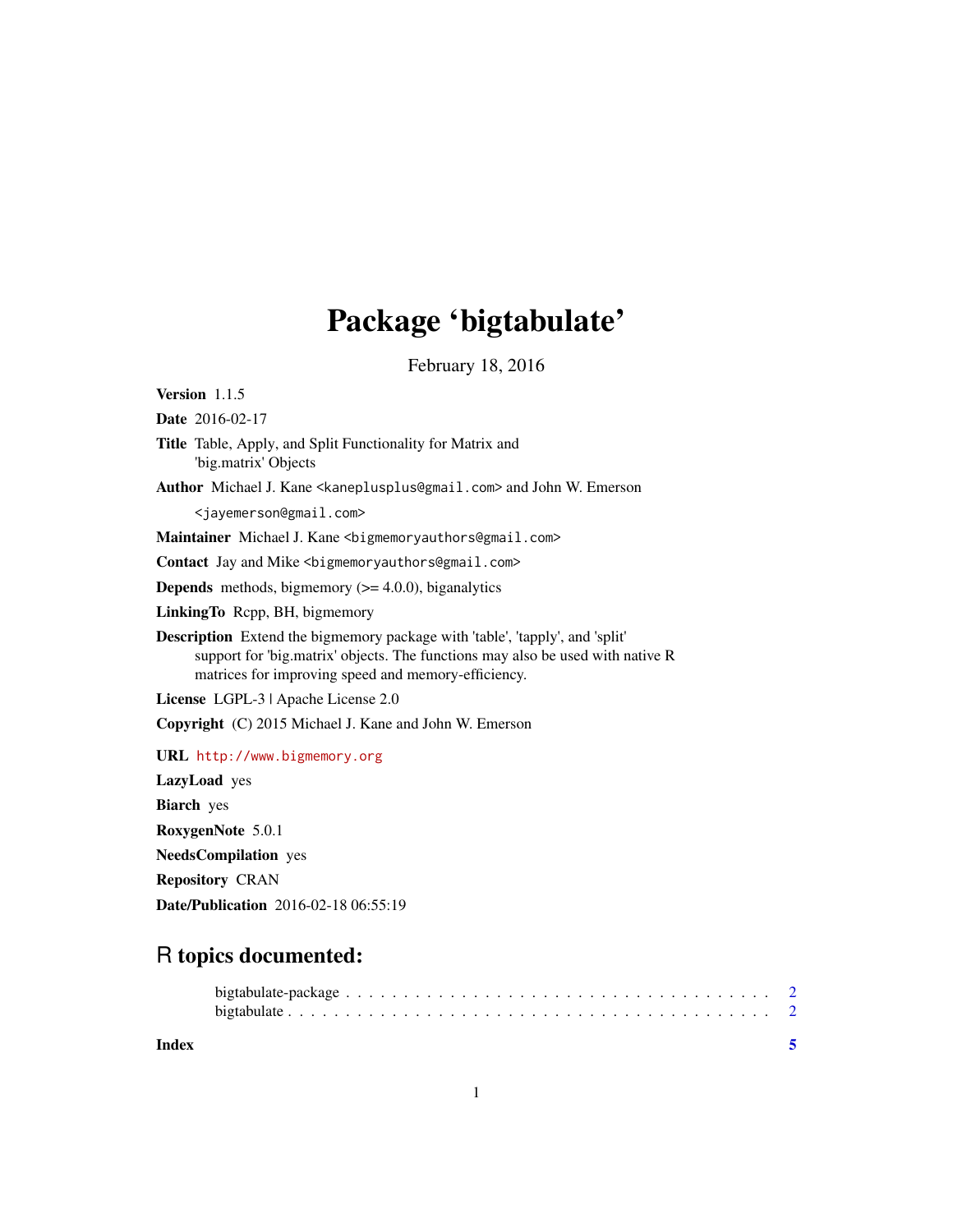<span id="page-1-0"></span>bigtabulate-package *Extended Tabular Operations for Both matrix and big.matrix Objects*

#### Description

The **bigmemory** package contains the core support and basic summary functions; **bigtabulate** contains extended tabulation functionality.

#### Author(s)

Michael J. Kane and John W. Emerson

Maintainers Michael J. Kane <br/>bigmemoryauthors@gmail.com>

#### References

<http://www.bigmemory.org>

<span id="page-1-1"></span>bigtabulate *Extended Tabular Operations for Both matrix and big.matrix Objects*

#### Description

This package extends the **bigmemory** package, but the functions may also be used with traditional R matrix and data.frame objects. The function [bigtabulate](#page-1-1) is exposed, but we expect most users will prefer the higher-level functions bigtable, bigtsummary, and bigsplit. Each of these functions provides functionality based on a specified conditional structure. In other words, for every cell of a (possibly multidimensional) contingency table, they provide (or tabulate) some useful conditional behavior (or statistic(s)) of interest. At the most basic level, this provides an extremely fast and memory-efficient alternative to [table](#page-0-0) for matrices and data frames.

#### Usage

```
bigtabulate(x, ccols, breaks = vector("list", length = length(ccols)),
  table = TRUE, useNA = "no", summary.cols = NULL,
  summary.na.rm = FALSE, splitcol = NULL, splitret = "list")
bigsplit(x, ccols, breaks = vector("list", length = length(ccols)),
 useNA = "no", splitcol = NA, splitret = "list")
bigtable(x, ccols, breaks = vector("list", length = length(ccols)),
  useNA = "no")bigtsummary(x, ccols, breaks = vector("list", length = length(ccols)),
 useNA = "no", cols, na.rm = FALSE)
```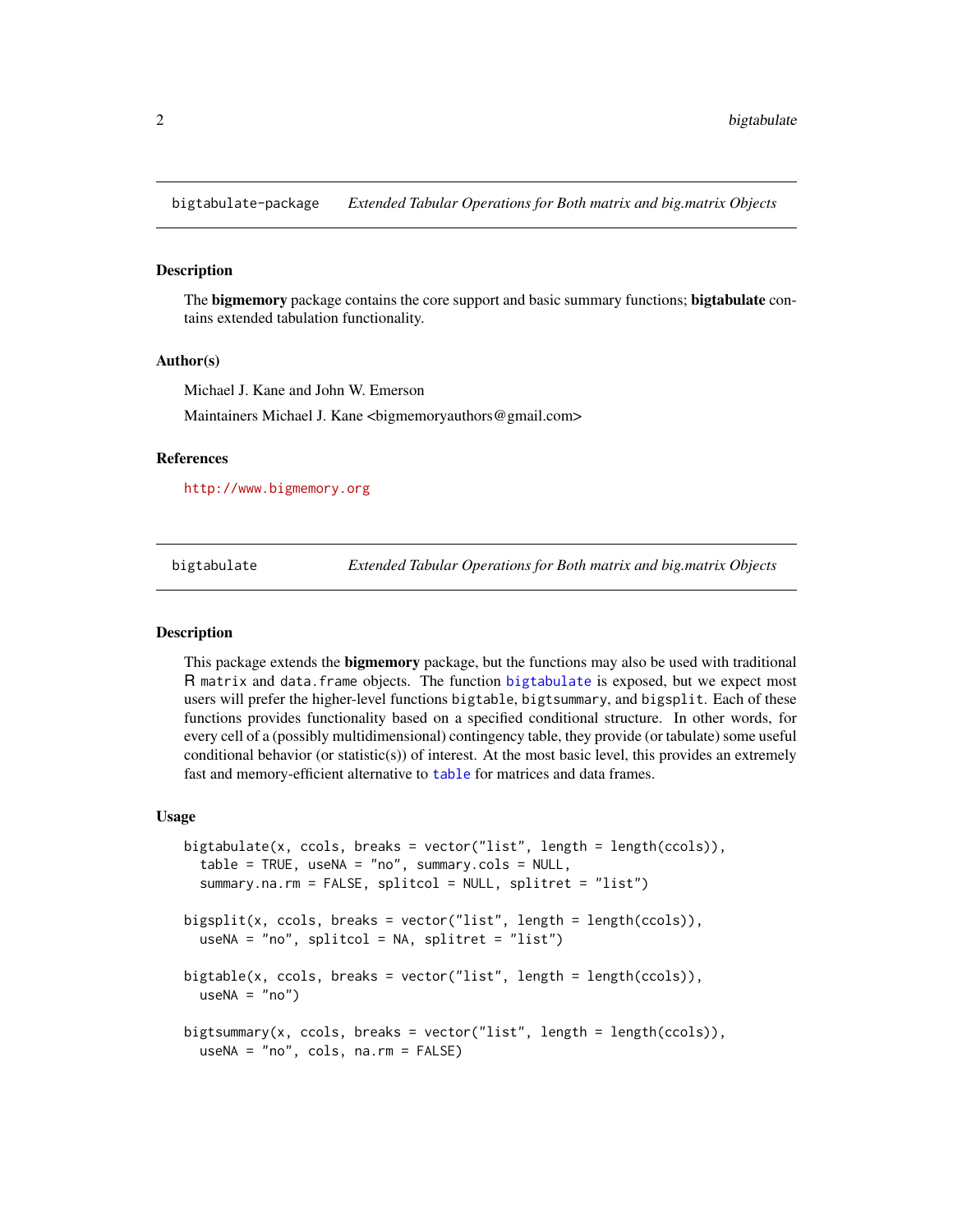#### <span id="page-2-0"></span>bigtabulate 3

#### Arguments

| X             | a big. matrix or a data. frame or a matrix.                                                                                                                                                                                                                                                                                                                                                                                                                                                                                                                                                                                               |
|---------------|-------------------------------------------------------------------------------------------------------------------------------------------------------------------------------------------------------------------------------------------------------------------------------------------------------------------------------------------------------------------------------------------------------------------------------------------------------------------------------------------------------------------------------------------------------------------------------------------------------------------------------------------|
| ccols         | a vector of column indices or names specifying which columns should be used<br>for conditioning (e.g. for building a contingency table or structure for tabula-<br>tion).                                                                                                                                                                                                                                                                                                                                                                                                                                                                 |
| breaks        | a vector or list of length(ccols). If a vector, NA indicates that the associated<br>column should be treated like a factor (categorical variable), while an integer<br>value indicates that the range of the associated column should be broken into a<br>specified number of evenly-spaced bins (histogram-like). If a list, NA triggers the<br>factor-like handling, a single number triggers bin-like behavior, while a triplet<br>(min, max, breaks) indicates that the bin-like behavior should be on a restricted<br>range rather than on the range of data for that column. See binit for similar<br>specification of this option. |
| table         | if TRUE, a list of table counts will be returned.                                                                                                                                                                                                                                                                                                                                                                                                                                                                                                                                                                                         |
| useNA         | whether to include extra 'NA' levels in the table.                                                                                                                                                                                                                                                                                                                                                                                                                                                                                                                                                                                        |
| summary.cols  | column(s) for which table summaries will be calculated.                                                                                                                                                                                                                                                                                                                                                                                                                                                                                                                                                                                   |
| summary.na.rm | if TRUE, NAs are removed from table summary calculations.                                                                                                                                                                                                                                                                                                                                                                                                                                                                                                                                                                                 |
| splitcol      | if NA, the indices which correspond to table-levels are returned. If numeric, the<br>corresponding column values will be returned in a list corresponding to table-<br>levels. If NULL, then there is no splitting at all.                                                                                                                                                                                                                                                                                                                                                                                                                |
| splitret      | if "list", the splitcol value is returned as a list. When splitcol is NA,<br>splitret may be "vector". Finally, "sparselist" may be a useful option<br>when the full-blown splitting structure has many unrepresented "cells"; this is<br>like using the drop=TRUE option to split.                                                                                                                                                                                                                                                                                                                                                       |
| cols          | with bigtsummary, which column(s) should be conditionally summarized? This<br>(or these) will be passed on as summary.cols.                                                                                                                                                                                                                                                                                                                                                                                                                                                                                                               |
| na.rm         | an obvious option for summaries.                                                                                                                                                                                                                                                                                                                                                                                                                                                                                                                                                                                                          |

#### Details

This package concentrates on conditional stuctures and calculations, much like [table](#page-0-0), [tapply](#page-0-0), and [split](#page-0-0). The functions are juiced-up versions of the base R functions; they work on both regular R matrices and data frames, but are specialized for use with bigmemory and (for more advanced usage) foreach. They are particularly fast and memory-efficient. We have found that bigsplit followed by [lapply](#page-0-0) or [sapply](#page-0-0) can be particularly effective, when the subsets produced by the split are of reasonable size. For intensive calculations, subsequent use of foreach can be helpful (think: parallel apply-like behavior).

When x is a matrix or a data.frame, some additional work may be required. For example, a character column of a data.frame will be converted to a [factor](#page-0-0) and then coerced to numeric values (factor level numberings).

The conditional structure is specified via ccols and breaks. This differs from the design of the base R functions but is at the root of the gains in speed and memory-efficiency. The breaks may seem distracting, as most users will simply condition on categorical-like columns. However, it provides the flexibility to "bin" "continuous", column(s) much like a histogram. See [binit](#page-0-0) for another example of this type of option, which can be particularly valuable with massive data sets.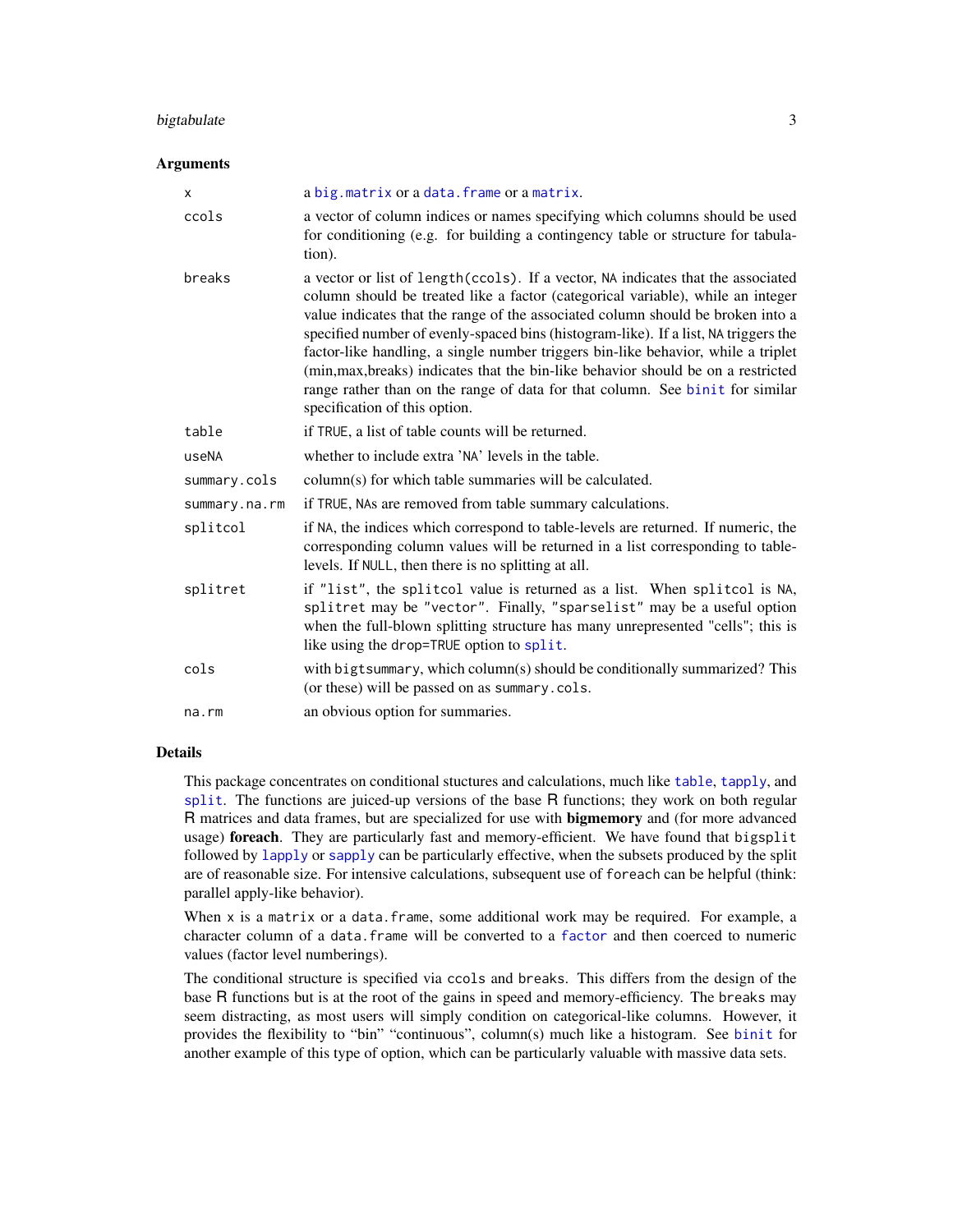<span id="page-3-0"></span>A word of caution: if a "continuous" variable is not "binned", it will be treated like a factor and the resulting conditional structure will be large (perhaps immensely so). The function uses left-closed intervals [a,b) for the "binning" behavior, when specified, except in the right-most bin, where the interval is entirely closed.

Finally, bigsplit is somewhat more general than split. The default behavior (splitcol=NA) returns a split of 1:nrow(x) as a list based on the specified conditional structure. However, it may also return a vector of cell (or category) numbers. And of course it may conduct a split of x[,splitcol].

#### Value

array-like object(s), each similar to what is returned by [tapply](#page-0-0) and the associated R functions.

#### Examples

```
data(iris)
# First, break up column 2 into 5 groups, and leave column 5 as a
# factor (which it is). Note that iris is a data.frame, which is
# fine. A matrix would also be fine. A big.matrix would also be fine!
bigtable(iris, ccols=c(2, 5), breaks=list(5, NA))
iris[, 2] \leq round(iris[, 2]) # So columns 2 and 5 will be factor-like
                            # for convenience in these examples, below:
ans1 <- bigtable(iris, c(2, 5))
ans1
# Same answer, but with nice factor labels from table(), because
# table() handles factors. bigtable() uses the numeric factor
# levels only.
table(iris[,2], iris[,5])
# Here, our formulation is simpler than split's, and is faster and
# more memory-efficient:
ans2 <- bigsplit(iris, c(2, 5), splitcol=1)
ans2[1:3]
split(iris[,1], list(col2=factor(iris[,2]), col5=iris[,5]))[1:3]
```